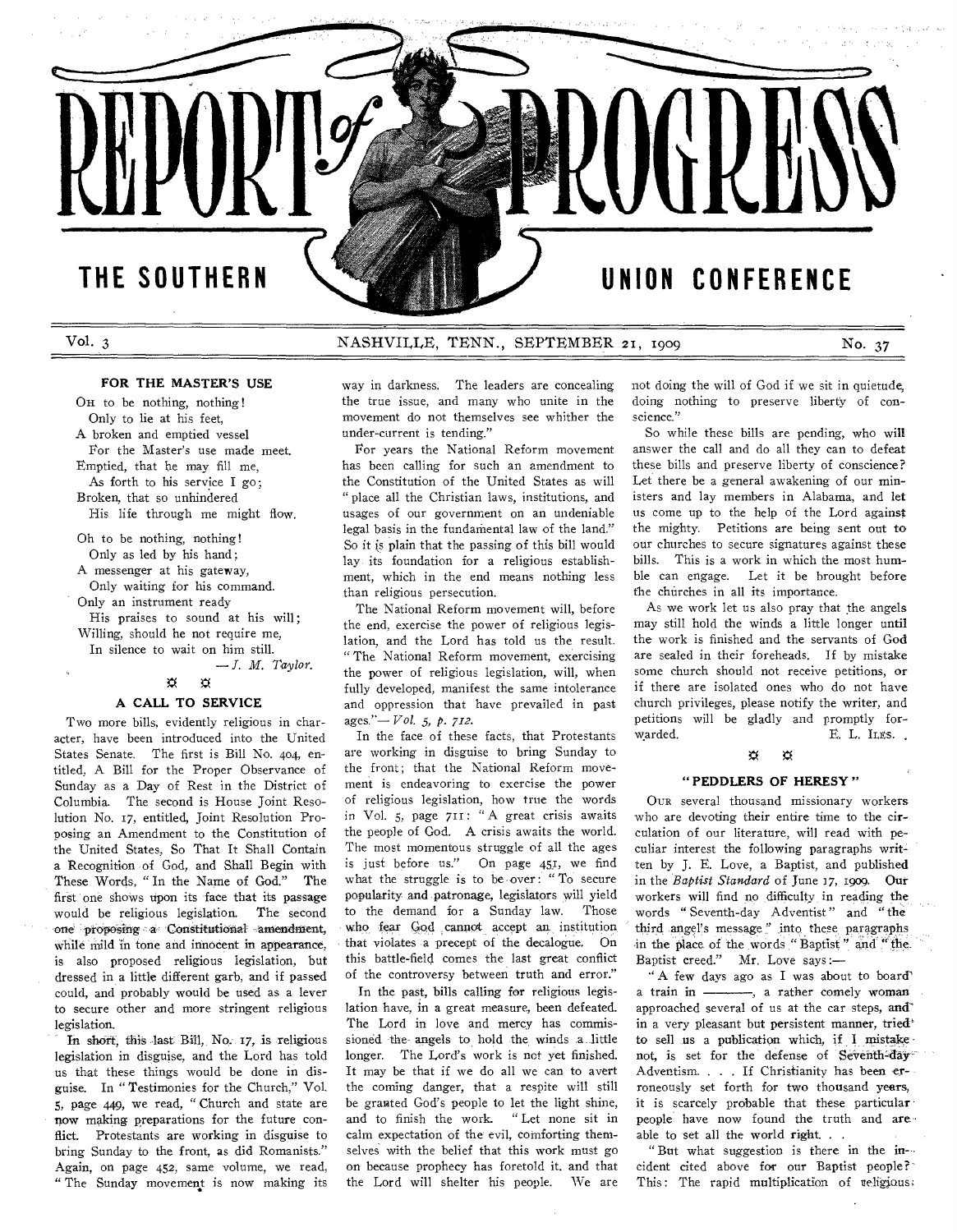fads, isms, doctrines, sects, confounding and confusing men who want a straight path of religion in which to walk, make a loud call to Baptist people to affirm and emphasize their distinctiveness. The Baptist creed is a very short one, and if set forth with clearness, will gain us great advantage at a time like this. No other people have so distinct and individual a note in their message for the world, and nowhere else can there be found so certain a corrective of the present tendency toward the multiplication of denominations and the subversion of sound doctrine. No age in which we have lived needs our message more than this, and we never had more to gain by clearly, faithfully, and with tender human compassion, preaching the truth as we hold it. The very bewilderment of men caused by the contradictions of religious teaching all about should appeal strongly to the spirit of Christ within us, and call forth a strong, steady note of doctrinal teaching.

"But, again, the zeal of these peddlers of heresy in pressing their campaign everywhere contains a suggestion for Baptists. Those who hold the truth should not withhold it. Indeed, no one is under such obligation to dispense the truth as the man who has the most of it, and zeal should be proportionate to doctrine. There is no New Testament example for the theory that the truth is simply to be proclaimed from the pulpit by a certain class who are charged with this responsibility. In one thing at least, those who follow the vocation of peddling religious fads can cite New Testament example, namely, for the personal and individual method which they pursue. Baptist people ought to carry their individualism a little further than they do, recognizing that men are not only saved one by one through the personal faith in Christ, but that they are also won one by one through the personal work of Christians. We need to talk our doctrines as well as to preach ythem. We ought to go to men and tell them about salvation, as well as invite them to go to our churches and hear about it. If Baptist people possessed zeal in personal work in a degree surpassing the people referred to as much as we surpass them in the amount of truth we hold, a new day would soon break for Baptist people."

On the whole, this comment on our methods of circulating the printed page of truth ought to gratify our faithful house-to-house workers with the periodicals and books. We fear, however, that our Baptist brother has forgotten the early experiences of the Baptist people, when they were obliged, like all true reformers, to break away from " Christianity" as it had been " erroneously set forth for two thousand years."

All reformers, from Jesus Christ down through the ages, have been branded as "peddlers of heresy." The Master himself, who " went about doing good," is our example as a colporteur. " The book-hawkers," or *colporteurs,"* says Samuel Smiles in his book on " The Huguenots," "were among the most active agents of the Reformation." And De Felice, in his "Protestants of France," says

" They were called *bale-bearers,* basket or *literary carriers.* They belonged to different classes of society; many were students in theology, or even ministers of the gospel. Staff in hand, basket on back, through heat . and cold, by lonely ways, through mountain ravines and dreary morasses, they went *from Toor to door,* Often ill received, always at the hazard of their lives, and not knowing in the morning where to lay their head at night. It was chiefly through them that the Bible penetrated into the manor of the noble as well as the hut of the peasant."

The patient Waldenses were wont to introduce their publications from door to door as an incidental part of their work as venders of silks and other wares. Eugene Lawrence, the historian, informs us in his " Historical Studies," that in France " the humble *colporteur,* or Bible-seller, the most hated and the most feared of all the agents of reform, in this remarkable period, by priest and pope," was " often. disguised as a *peddler* of ribbons and trinkets."

Luther, Calvin, and other Reformers engaged printers, established depositories, and trained and directed thousands of canvassers who sold Protestant tracts, pamphlets, and copies of the Scriptures in France, Switzerland, Germany, and the Netherlands. Luther established a depository in Basel, Switzerland, called " The Evangelical Society of Bookhawkers." As active agents in the great modern Reformation, let us give our lives to the calling of men back from their wanderings, to the teachings of God's Word. Thank God for the consecrated " peddlers of heresy," our large and faithful army of canvassers.

A. J. S. BORDEAU. *Missionary Secretary General Conference Publishing Department.* 

#### E rE

## **LOUISIANA'S AUGUST EXPERIENCE MEETING**

WE had no meeting for July on account of the camp-meeting, but we will try to atone for our failure by a good one this time.

Sister Edna Walker has been spending some time visiting relatives in Michigan. We hope to hear of her return' to New Orleans soon.

The meetings that continued after the campmeeting at Pineville have resulted in five new Sabbath-keepers, and Sister Young is still working with others who are interested. She writes : " I have four new readers. Our Sabbath-school last Sabbath numbered twelve. I am of good courage, and enjoy my new field."

From Calhoun where Brethren Rees and Hanson are conducting meetings comes an encouraging report. They write: "Our at-They write: "Our attendance has been good, and the best people in town are deeply interested. We hope to see several step out."

From several letters written by Elder Saxby we learn that the month has been very warm in New Orleans, Sister Saxby has spent some time at Mandeville, and the workers have been working carefully till cooler weather. All are of good courage.

The meetings at Ringgold are well attended

and a number are deeply interested. It is hoped that here and at Calhoun, companies may be developed.

Sister Saxby writes that the emergency fund is about exhausted. Will you not be one who will stir up this matter in your church so that at least five dollars may, be sent in each fourth Sabbath? We are getting out. Now let us climb

Sister Olmstead, who was badly hurt in a runaway just at the close of the camp-meeting, was later taken to the sanitarium in Alexandria, and she left there August 22 for her home near Monroe, very much improved. Let us all pray for her complete recovery.

How many of our Sabbath-schools are giving *all* their donations to missions? How many are averaging ten cents a week? Can we not do this and thus make Louisiana the first Southern State to reach the mark? "Not every one that saith unto me, Lord, Lord, . . . but he that doeth the will of my Father." What does God will? " This gospel of the kingdom shall be preached in all the world." Who shall preach it? "Go ye into Who shall preach it? " Go ye into all the world."

Brother Reynolds writes that though sickness and other causes have kept some of our` canvassers out of the work, still we have been able to sell several hundreds of dollars worth of books during our hottest month. We should have more canvassers. Are you impressed that your duty is in this work? If so, God is seeking to put you to work. The devil never impresses men to sell books to spread the truth. He would rejoice to see all who are now in this work, drop out.

Reports from Brother McLennan and Sister Cassie Wilson who are trying to hold Bible readings in New Orleans in spite of the heat, show that God will bless those who " stick to the bush." Let us never become weary in well-doing. Jesus never tires of us.

Some have not yet sent in their reports and may be heard from later.

Let us all pray for our workers that they may be sustained till our blessed Saviour comes. E. L. MAXWELL.

#### $\widetilde{\mathbf{x}}$  $\alpha$

#### **LEADERS TAKING THE LEAD**

LETTERS full of good cheer, good suggestions, and good plans are coming in from conference presidents concerning the Harvest Ingathering Campaign. These are a promise of good things to come in behalf of foreign missions. Elder William Covert, president of the Northern Illinois Conference, writes

"I have dictated a letter to be sent to all our churches concerning this campaign. This is done in order to enlist their interest *immediately,,* so that we may secure as large an offering as possible this fall."

Elder B. F. Kneeland, president of the New Jersey Conference, writes :—

"I am in hearty sympathy with the plan. I know that in this conference we have felt the uplift which came from the effort last year. Before your letter reached me I had sent out a call for a meeting of our conference committee, to consider plans for the present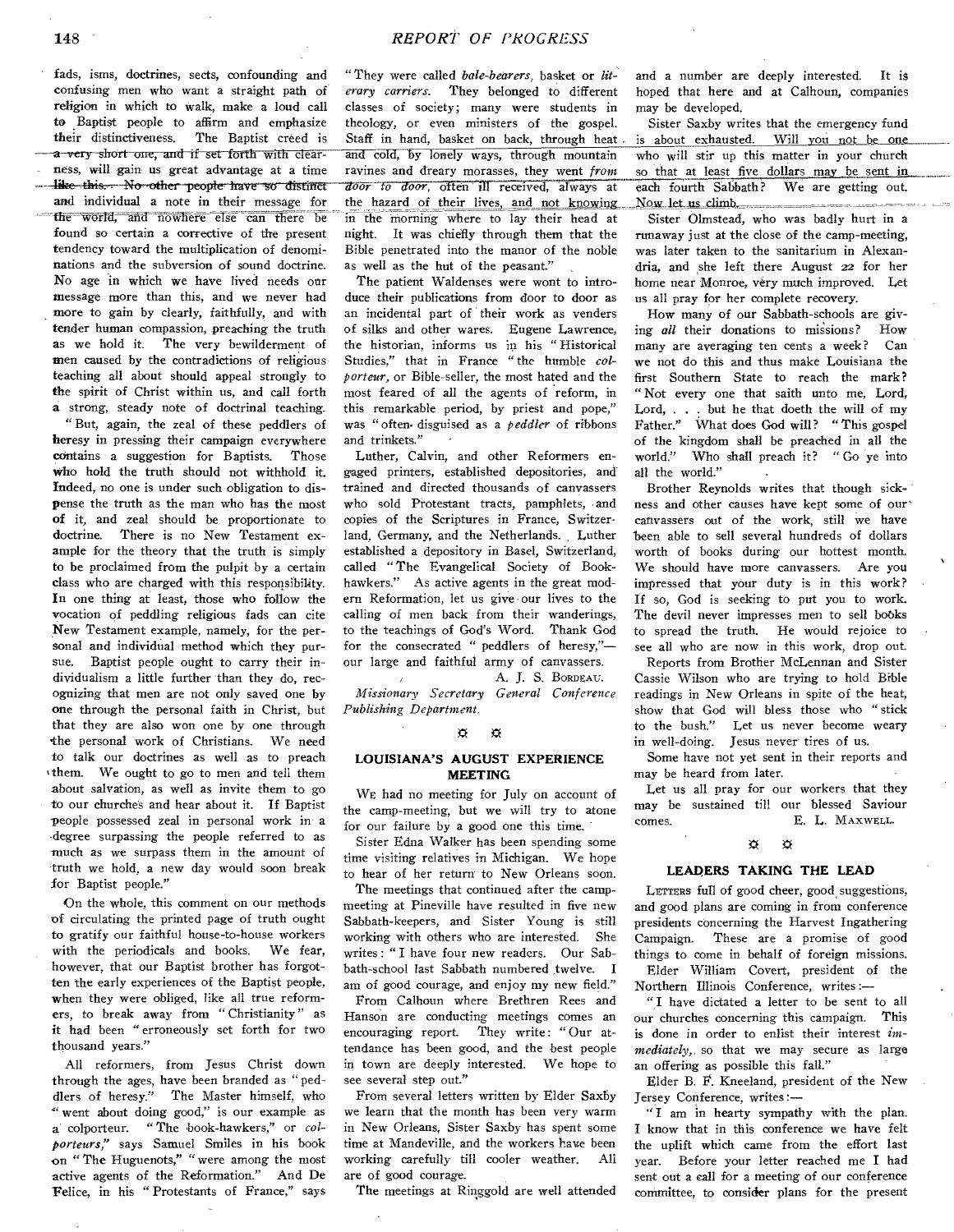campaign, and thoroughly organize the field for labor. We have learned some very valuable lessons from the experience last year, and I believe we can make this campaign much more effectual. It will be safe to plan on our conference using a larger number of the *Reviews* than last year. We shall do our best to have our orders in on time."

These letters have the right ring. We trust that every conference will organize for thorough, effective work, so that all the units in this cause may count full value in their proper place. The calls from the great harvest-field are many, and the needs are great. The missionaries already sent out must be supported, and many others must soon go. May the Lord greatly bless both leaders and people. " For that the *leaders* took the *lead* in Israel, for that the *people* offered themselves *willingly,* bless ye Jehovah. My heart is toward the governors of Israel, that offered themselves willingly among the people: bless ye Jehovah." Judges 5:2, 9, A. R. V.

A. G. DANIELLS.

#### ×  $\ddot{\Omega}$

## A **CATECHISM**

*Question.* What books will be read in the Missionary Volunteer Reading Courses?

*Answer.* There are two courses. The Missionary Volunteer Reading Course No. 3 will comprise the books, "Quiet Talks on Service," "The Moslem World," and " Great Second Advent Movement." Those who join the Junior Course will read "Letters from the Holy Land," three historical books of the Bible, and "My Garden Neighbors."

*Q.* How much time will it take to read the hooks in the Missionary Volunteer Course?

*A.* To finish the course in eight months you will have to read about twenty-five pages each week. The Junior course does not include so much. Supplementary books will be suggested for those who desire to do more reading along these lines.

*Q.* Where can I get the books?

*A.* Order " Quiet Talks on Service" and " Moslem World" from the Review and Herald Publishing Association, Washington, D. C., " My Garden Neighbors" from the Pacific Press Publishing Association, Mountain View, Cal, the others through any:of our tract societies or publishing houses.

*Q.* What will, the books cost me?

A. The three books in the Missionary Volunteer Reading Course No. 3 will cost from \$1.6o to \$2.50 according to the bindings. Those in the Junior Course from \$1.25 to \$1.5o. See *Instructor* of September *7.* 

*Q.* When does the course begin?

*A.* It begins in the *Instructor* of October 5, and continues eight months.

Q. Are there any examinations to take?

*A.* No, there are no examinations, but in each course three written reviews are required. The books may be used in answering the questions, and the answers should be sent to your Conference Missionary Volunteer Secretary. These reviews are the only evidences that the secretary has that those enrolled are following up the work.

*Q.* Why does the secretary desire this definite information?

*A.* For the evidence it furnishes that you are putting good material into your character building; and that your name may be recommended to the General Conference Missionary Volunteer Department for a Reading Course Certificate.

*Q,* But these certificates are of no value, are they?

*A.* Yes, they are valuable. They are awards of merit showing that you possess " stickability." One college president says, " The Reading Course Certificates are an excellent letter of recommendation for young people who are entering our schools. They indicate habits of systematic study and interest in the best things."

*Q.* How can I enroll?

*A.* Send your name and address to your conference Missionary Volunteer Secretary, stating which course you wish to take.

*Q.* Is there any good reason why I should take this course?

*A.* Yes, there are many. Space forbids giving them, but remember Solomon says; " Wise men lay up knowledge."

M. E. KERN.

#### $\widetilde{\mathcal{M}}$

## **ALABAMA CANVASSING REPORT**

 $\alpha$ 

| For Four Weeks Ending Aug. 27, 1909 |    |             |         |  |
|-------------------------------------|----|-------------|---------|--|
| $Ben$ Griffith $ \dots . BFL$ 100   |    | \$          | \$25250 |  |
|                                     |    | 72 60       | 320     |  |
| $Carl$ Matthews $\ldots$ $BFL$ 20   |    | 20 50       | I 00    |  |
| W R Elliott D&R                     |    |             | 17 50   |  |
| $Mrs$ W R Elliott $BFL$             |    |             | 26 25   |  |
| $W$ G Ringgold BS                   | 68 | 57 00       | 35 00   |  |
| B F HarmonBFL                       | 36 | 50 50       | 2 75    |  |
| W H Waiteck                         | 16 | 11 65       | 5 9 5   |  |
|                                     | 21 |             | 38 os   |  |
| $M$ L IvoryBFL 147                  |    | 37 10       | 10 50   |  |
| K Skidmore $\dots \dots$ BFL $164$  |    | 270 85      | 50      |  |
| $C$ G MannsBFL 94                   |    | 106 00      |         |  |
| Alex Wood $\dots \dots$ D&R 52      |    | 109 55      |         |  |
| I W Peary $BFL$                     |    | $6\,\omega$ |         |  |

Totals  $\ldots \ldots \ldots \ldots \ldots$  760 \$741 75 \$393 20 R. I. KEATE, *State Agent.* 

## $\mathfrak{B}=\mathfrak{B}$

## **ALABAMA CAMP-MEETING FOR THE COLORED**

I WISH to say to our colored brethren in Alabama that we are planning to hold a campmeeting at Sylacauga in. October. We were planning to hold it Oct. 7 - 17, but we may have to change the date a little so as not to interfere with other meetings. We are expecting to have a good meeting, and I hope all are planning to attend. We expect to have good kelp, and plans will be laid to push the work as never before. We will let you know later the exact date of the meeting. Bring your heavy clothing, and plenty of bedding.  $A. J. Haysmer.$ 

## $\alpha$

#### **ALABAMA CAMP-MEETING**

THE camp-meeting for **the southern** part of the State will be held in Fairhope, which is on the eastern shore of Mobile Bay, in Baldwin Co. It will start — the Lord willing •--promptly on the morning of September .23rd and it will end with the night service on the 28th.

It is hoped that at least every believer in the southern part of the State will be there if that is at. all possible. And in order that we might know about how many to have accommodations for, all those who expect to attend will please let the writer know of it.

Elder J. R. Bagby, our new president, has been called to his home in Oklahoma on account of the serious illness of his wife. Let us pray that if it is the Lord's will she may soon be restored to health and strength again, and that Elder Bagby may be back in time for the camp-meeting.

After Sept. 20th address me at Fairhope. R. J. KEATE.

*Fort Payne, Ala.*  ×

# **CANVASSING IN COVINGTON, KY.**

賽

IT has been some time since I have written anything to the readers of the REPORT OF PROGRESS. But it has not been because the Lord has not blessed me in his work, for he certainly has. I can see his hand in all that has come to me during the past year.

When I closed my school in the spring I was a little undecided where I would go or what I would do this summer. But 'my thoughts went back to the precious times I had with my Saviour, in the canvassing field last summer. It did not take me very long to decide what I would do if the Lord directed that way. I began praying over the matter, and immediately the way was opened for me to enter the canvassing work.

Accordingly, after a short visit to my home in Hildebran, N. C., I began work in Frankfort, Ky., and although the floods had been making havoc in that city, and the people were discouraged, and a great many of them were in trying circumstances, yet the Lord helped me to deliver over forty-four dollars worth of books there in less than one month.

We left Frankfort, and after a short stop at Versailles we came to Covington; and it is of our experiences here that I wish to tell you.

When we arrived here May 4th, and began work the people told us that there was not much use of our trying to sell books; for two thirds of the people were Catholic, and that times were too dull in Covington, to sell books. That was not very encouraging, but we went to work and the Lord has blessed us. While it is true that the late money panic has made it hard for the working class to buy very much except their daily food, yet the Lord has used that very condition of things to awaken the people to a sense of the times in which we are living, and they are now ready to hear the truth.

I have had the privilege of giving the truth to many hungry souls, who declare, "I never heard it like that before." As they would tell me how much they would like to understand the Bible as I had explained it to them, I could tell them that it was in their power to obtain a much clearer knowledge of these things by making a small sacrifice and pur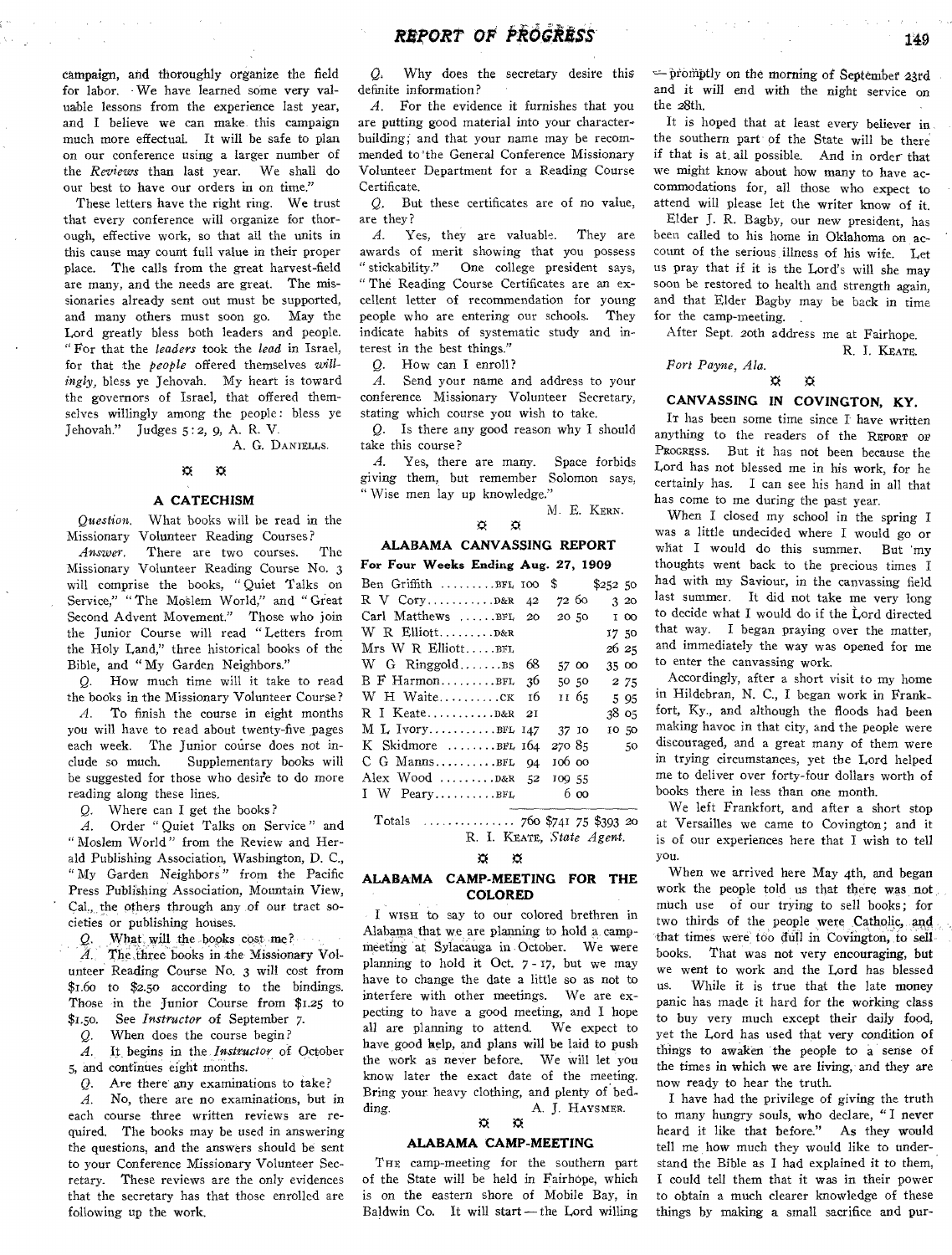chasing a book that would explain it to them. As a result I would succeed in taking their order. One poor old lady was so blue and discouraged at the way the world was going, that she had become an infidel. But when I showed her that this was only a fulfilment of the Word of God, and that the Lord was longing to encourage her to study his Word and learn his love, she was melted to tears, and said, "I wish I could understand and believe as you do." I told her if she would study the Word, and accept its teachings by faith, she would understand. She bought a book, and promised to study it.

There are many more experiences that I might relate to show how God's hand was in our coming to this place.

While my work in taking orders and delivering has not been just what I had hoped it might be, yet the Lord has helped me to take over two hundred forty-eight dollar's worth of orders, and deliver over ninety dollar's worth. I will have three deliveries to make yet, and by that time **I** hope to have left a good many seeds of truth in this place.

My daily prayer is that the Lord will increase our courage and strength for his work. Pray for us. CHARLSEY ALLRAN.

#### $\mathfrak{B}$   $\mathfrak{B}$

#### **DICKSON, TENNESSEE**

At the close of our good camp-meeting here we moved the tent back onto the same lot on which it stood prior to the camp-meeting. We have had good audiences every night, missing but one appointment, and the interest is still good.

Last Sabbath we enjoyed a precious season together. Three new ones took a noble, decided stand for the truth. One of these is an influential member of the Methodist Episcopal Church, another of the Presbyterian Church, and the third had never enjoyed any fellowship with God or his children. *Since*  that last Sabbath meeting we find five others who now have declared themselves — deciding to "keep the commandments of God and the faith of Jesus," all of whom are good people, and one of them is the editor and proprietor of the county paper. His wife unites with him in this, and he is happy now that the decision is made, and conviction is settled into obedience. Another one said that her conviction of sin in this case is as deep as it was when she was first converted. There are many others who are fully satisfied that they have heard the truth, and we expect some of them will obey.

Brother Pavey returned to Hazel over two weeks ago. Now I am both preacher and tent-master, and am thankful for strength to perform the work. Pray for us, dear brethren. R. M. KILGORE.

#### ₩ 双

#### **KENTUCKY**

THE second annual conference and campmeeting of Kentucky is past. With the scene in mind we feel like saying with the psalmist, Oh, how great is thy goodness, which thou hast laid up for them that fear thee; which thou hast wrought for them that trust in thee before the sons of men!" How we wished that those who were present and had misgivings as to the advisability of Kentucky being made a conference, might know that the Lord's hand was in the movement.

being so marked by the presence of the Lord. Many said it was the best they ever experienced. The first Sabbath was a day of consecration to the Lord. The afternoon service continued from half past two until sundown, and no one seemed to be weary. It was good to be there. **Our** meeting was one not to be forgotten,

We could not see when we asked that Kentucky be organized into a separate conference, how the Lord would make the needed provisions for our workers, tent companies, and camp-meetings, but we knew he was faithful who had promised, and our needs have been supplied. With all new tents neatly arranged, our camp presented a nice appearance. The Lord put it into the hearts of the owners to allow us the free use of the grounds.

Several young people are planning to attend school, two will go to Beechwood, and others will attend at Graysville.

We are looking forward to the time when we will have a school in our own conference and educate our young people without sending them so far. The Lord can provide all our needs, and he is pleased when we exercise faith in him.

"Oh, that men would praise the Lord for his goodness, and for his wonderful works to the children of men!"

I feel to praise the Lord for what he has<br>one for Kentucky. WALTER JONES. done for Kentucky.

#### ₩  $\breve{\mathbf{C}}$

## **MISSIONARY VOLUNTEER DEPART, MENT**

**Mucii** is now being said and done to arouse the interest of our young people in the subject of Christian education, and to encourage them to attend our schools and colleges which have been established for the purpose of imparting such knowledge as will strengthen and establish their faith and confidence in divine truth, lead to genuine personal experience, enable them to discern between truth and error. and fit them to take an active part in giving to the world the special truths for these last times. We wish that all of our young people could complete a course in one of these schools, and we hope that as many as can do so, will. But there are many who are unable to do so, and for them a course of home reading and study has been arranged which, if prayerfully, diligently, and perseveringly pursued, will do much to improve the mind, store it with a knowledge of the truth, and make up for their lack of school privileges. These studies can be pursued at home, during our spare moments, and without interfering with our regular work or duties. The courses have been arranged especially for our young people and children; but those of more mature years are not debarred from participating therein. The urgent need of a deeper spiritual expe-

rience and a thorough knowledge of the truth must be recognized by every one who realizes

the character of the times in which we are living and the demoralizing, faith-destroying influences everywhere surrounding us, in both the social and religious worlds. The most subtle and delusive errors are everywhere being taught as newly discovered light and truth, while unbelief, skepticism, and apostasy are taking the place of faith in, and fi delity-to;-the-inspired-Word. We must now have a personal experience in the things of God, and a personal knowledge of the truth, if we expect to " escape all these things " and " to stand before the Son of man." We cannot lean upon others, however good and strong they may be. Personal experience in the Holy Ghost and individual knowledge of the Word, will alone save us. We here quote a few pertinent passages from the spirit of prophecy:—

"I saw that the saints must get a thorough understanding of present truth, which they will be obliged to maintain from the Scriptures. They must understand the state of the dead; for the spirits of devils will yet appear to them, professing to he beloved friends and relatives, who will declare to them that the Sabbath has been changed, also other unscriptural doctrines."—Early *Writings, Supplement to Experiences and Views, P- 3-* 

*"* I saw that some minds are led away from present truth and a love of the Holy Bible, by reading other exciting books." " What leisure time we have should be spent in searching the Bible which is to judge us in the last *day."—Early Writings, p. 49.* 

*"We* must learn to stand alone, and to depend wholly upon God. The sooner we learn this the better."

Much more might be quoted and said, but space will not permit, and it ought not to be *necessary.* The conference leaders of the young people's societies have been made acquainted with the details of the work, as outlined by the General Conference department; and I hope that every conference officer and worker, together with the church elders, librarians, and parents will interest themselves in this work and do everything they can to encourage and organize the young people in every church, into classes which will be ready to begin the courses of study when the first lesson appears in the *Youth's Instructor* of October 5. Isolated families should also join in the studies.

It would be well for all those wishing to take one or both of the courses to correspond with their state secretary at once, and obtain all necessary information, and learn how to procure their books. MRS. M. H. CROTHERS.

# *0 0*

## **" TESTIMONIES FOR THE CHURCH, VOL. 9"**

WE call the attention of our readers to the new volume of the "Testimonies for the Church, Vol. g," just published, and now ready for mailing.

Five years have passed since the church has had delivered to it a bound volume of the message so essential to its prosperity. During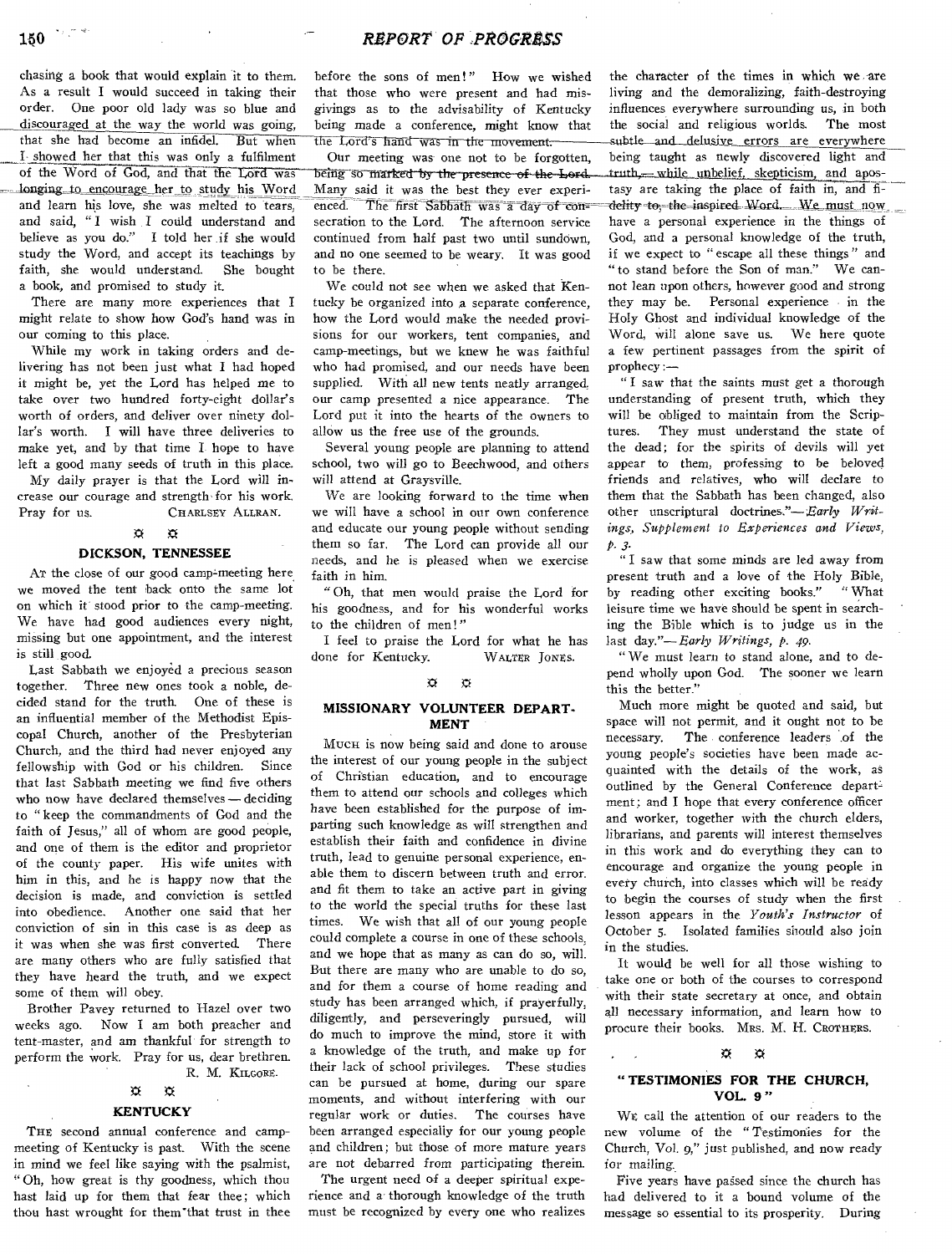this time important messages of encouragement, reproof, and counsel have been given and are now printed under eight general sections as follows

FOR THE COMING OF THE KING

The Last Crisis; Called to be Witnesses; Home Missionary Work; The Need of Earnest Effort; " Freely Ye have Received, Freely Give."

## LITERATURE IN SERVICE

Our Publications; Circulating the Publications; A Broader View; Camp-Meetings and Our Publications.

THE WORK IN THE CITIES

Conditions in the Cities; A Present-Day Work; Methods of Labor; An Appeal to Laymen; Words of Counsel to Ministers.

THE HEALTH WORK

Faithfulness in Health Reform; An Appeal for Medical Missionary Evangelists; The Loma Linda College of Evangelists.

THE SPIRIT OF UNITY

Unity Among Different Nationalities; Unity in Christ Jesus; The Publishing Work at College View; German and Scandinavian Conferences.

AMONG THE COLORED PEOPLE

A Call for Colored Laborers; Proclaiming the Truth; Where There is Race Antagonism; The Color Line; Consideration for Colored Laborers; The Needs of a Mission Field. THE RELIGIOUS LIBERTY WORK

A Time of Trial Before Us; Sunday Labor ; Words of Caution.

TIMELY COUNSELS

Faithful Stewardship; Beneficence; The Spirit of Independence; A Distribution of Responsibility; In Humility and Faith; To the Workers of Southern California; " I Am But a Little Child; " The Reward of Earnest Effort.

. This volume might be regarded as a special appeal for renewed consecration, greater courage, and activity in finishing the special work committed to the church. No one who is interested in, or in any way connected with the work of the third angel's message, should be without the help of this new number of the Testimonies to the Church.

It is bound in the usual cloth and flexible leather, 75 cents and \$1.25, also a special thin edition, flexible leather on Bible paper, round corners, \$1.25. Order through the State tract society.

## **THE NEW LINCOLN** PENNY

算法(算) 2017

THE October issue of the *Watchman* willbe an interesting number, and should receive wide circulation. Among the timely topics which will appear in that number are: An article by the editor entitled The Abuse of Power, in which it is shown that the only power the church should seek for and enjoy is that which comes from God; and that when the church calls for state aid it is inviting the state to exercise a power not vested in it by Him who ordained the powers that be. Also an aricle by C. P. Bollman, editor of the *Gospel Sentinel,* Evolution vs. Redemption. in which it is maintained that evolution is a denial of creation, and that redemption is de-

pendent upon creative power —a re-creation. Creation **end** redemption stand or fall together.

An interesting article from the pen of R. A. Underwood on the Setting up of Christ's Kingdom, appears, in which the Biblical plan is contrasted with the popular idea of setting up this kingdom. Professor E. A. Sutherland, of the Nashville Agricultural and Normal Institute, writes of Attractions of Country Life in the South. Professor Magan continues his articles on the unsettled Eastern Question. Among the other articles are, Test of Faith and Sincerity, by Mrs. E. G. White; How the Challenge to Protestants is Being Met, by S. B. Horton; mission field reports from Bolivia and Peru, by J. W. Westphal, illustrated; outline of work in Kaffirland, South Africa, by W. S. Hyatt; The New Lincoln Penny, by Our Washington Correspondent; All Honor to a South Carolina Jury; A Righteous Decision, in which is reported the trial of a Sunday-law case in Murfreesboro, Tenn.

Among the testimonies recently commending the *Watchman* are the following:—

" The *Watchman* is good, and is a good seller. The *Watchman* is making friends."

" I will be very glad to assist you all I can in enlarging the circulation of the excellent paper of which you write. I have a living interest in the spread of present truth."

" Your magazine is certainly extra good. It would be difficult indeed to make it better." Agents wanted in every city and town for

the sale of the *Watchman.* Send for outfit. Sincerely yours for the spread of the truth.

THE WATCHMAN.

#### $\mathfrak{B}=\mathfrak{B}$

#### **DICKSON, CAMP-MEETING**

WORDS of battle cheer ! Tidings from the war! How goes the conflict?

Our gdod camp-meeting is now in the past. We have nothing but a good report to give of The meetings. There was a good spirit on the grounds, a spirit of unity and good fellowship that was quite noticeable. There was present a disposition on the part of some to labor and pray for and with others. This was quite noticeable among the young people. The 5: 3o P. M. hour was devoted to the young people's work, followed each evening by a meeting where special prayer was offered. I do not recall ever having been to a campmeeting where the woods were so thoroughly turned into temples of prayer as at this place.

The  $5:30$  P. M. meetings were conducted by Professors VanKirk and Sutherland, Mrs. G. G. Lowry, State Secretary for the Young People's work in Tennessee, and the writer. Our young people are becoming a strong factor in the work to-day; and our young people ought, under God, to make themselves a factor for the dissemination of the truth. As workers let us " forward! march!" and let the word pass all along the line, that the raw recruits for whom we labor way get the spirit of the work and come into rank for the most glorious conflict ever witnessed. $-Ed$ .

# **CANVASSING REPORT Southern Union Conference**

| For Week Ending Aug. 27, 1909         |                  |         |         |                |
|---------------------------------------|------------------|---------|---------|----------------|
| <b>NAME-</b><br>ALABAMA CONFERENCE    | Book Hours Value |         |         | Deliv'd        |
| $Mrs$ W R Elliott $BrL$               |                  | \$      |         | \$2625         |
| W G Ringgold                          | 37               | 19 00   |         | 35 00          |
| K Skidmore (col)BFL                   | 50               | 91      | 75      | 50             |
| $C$ G Manns $(col)$ BFL               | 40               | 36 00   |         |                |
| Alex Wood (col)D&R                    |                  | 38 00   |         |                |
| R Roberts (col)BFL                    |                  | 34 50   |         | 2 75           |
| I W Peary $(col)$                     | 44               | 6 00    |         |                |
| For Week Ending Sept.                 |                  | 3, 1909 |         |                |
| в<br>F HarmonBFL                      |                  | 51 35   |         | 3 00           |
| W G RinggoldBS                        | 34               | 45 50   |         | 850            |
| $D$ $F$ $Cook$                        | 39<br>28         |         |         |                |
| R Roberts (col)BFL                    |                  | 35 00   |         |                |
|                                       | 37               | 30 10   |         | 350            |
| C G Manns (col)BFL                    | 29               | 15 50   |         | 3 00           |
| Alex Wood (col)D&R                    |                  |         | 9 25    |                |
| M L Ivory $\text{(col)} \dots \dots$  |                  |         |         | 350            |
| KENTUCKY CONFERENCE                   |                  |         |         |                |
| W P EthingtonBFL                      | 10               |         |         | 535            |
| M J WeberBFL                          | 18               |         | 250     | 5 00           |
| Charlsey Allran BFL                   | 39               |         | 8 00    | 450            |
| M Wheeler D&R                         | 24               |         | 14 50   | 150            |
| Edward Whittier CK                    | 16               |         | 3 00    | I 00           |
| Lyndon Taylor BFL                     | 10               |         | I 00    |                |
| LOUISIANA CONFERENCE                  |                  |         |         |                |
| Mrs A E Frank 2 w H&H                 | 50               |         | 97 50   | 12 I.          |
| Gertrude Evans 2 w. BFL               | 58               |         |         | 250            |
| T ReynoldsMISC<br>L                   | 10               |         |         | 6 00           |
| Jno Almendro CK                       | 40               |         | 24.00   |                |
| $C$ Gordon $\dots \dots \dots \dots$  | 17               |         |         | 3.50           |
| C L CollisonD&R BR                    | 40               |         | 96 75   | 325            |
| MISSISSIPPI CONFERENCE                |                  |         |         |                |
| Virgil Smith D&R                      | 40               |         | 41 60   | 5 60           |
| W H Haddon Mof N                      | 39               |         | 45 00   |                |
| W E Covington 3 w. . BFL              | 86               |         | 68 80   |                |
| Parmelia Sparks . PAPERS              | 20               |         | 5 25    | 5 25           |
| TENNESSEE RIVER CONFERENCE            |                  |         |         |                |
| H C BalsbaughGC                       | 42               |         |         | 135 80         |
| R H HazeltonMISC                      |                  |         | 30 00   |                |
|                                       | 35               |         |         |                |
| Mamie Moore D&R<br>$F$ Parmele $D&R$  | 32<br>10         |         | 5 75    | 15 75<br>15 25 |
| с<br>G W PowersCK                     |                  |         | $2\,25$ |                |
|                                       | 52               |         | 30 25   | 2 00           |
| D WolffMISC<br>C.<br>Wm J KeelePAPERS | 75               |         | 4600    | 54 00<br>23 90 |
|                                       | 59               |         | 23 90   |                |
|                                       | SUMMARY          |         |         |                |
| Alabama Conf. 2 wks 338               |                  |         | 411 95  | 86 00          |
| Kentucky Conference  117              |                  |         | 29 00   | 17 35          |
| Louisiana Conference  215             |                  |         | 218 25  | 27 40          |
| Mississippi Conference . 185 160 65   |                  |         |         | 10 85          |
| Tennessee River Conf 305 138 15       |                  |         |         | 246 70         |

Totals  $1.11150$  \$958 oo \$388 30

#### 疫 ₩

## **ALABAMA CONFERENCE**

#### **Tithe for August, 1909**

| Birmingham  \$55.33                                    |       |
|--------------------------------------------------------|-------|
| Montgomery $\dots\dots\dots\dots\dots\dots\dots$ 43.00 |       |
|                                                        |       |
|                                                        | 16.77 |
|                                                        |       |
|                                                        |       |
|                                                        |       |
| Total \$162.26                                         |       |
|                                                        |       |

HELEN MCKINNON. *Treas.*